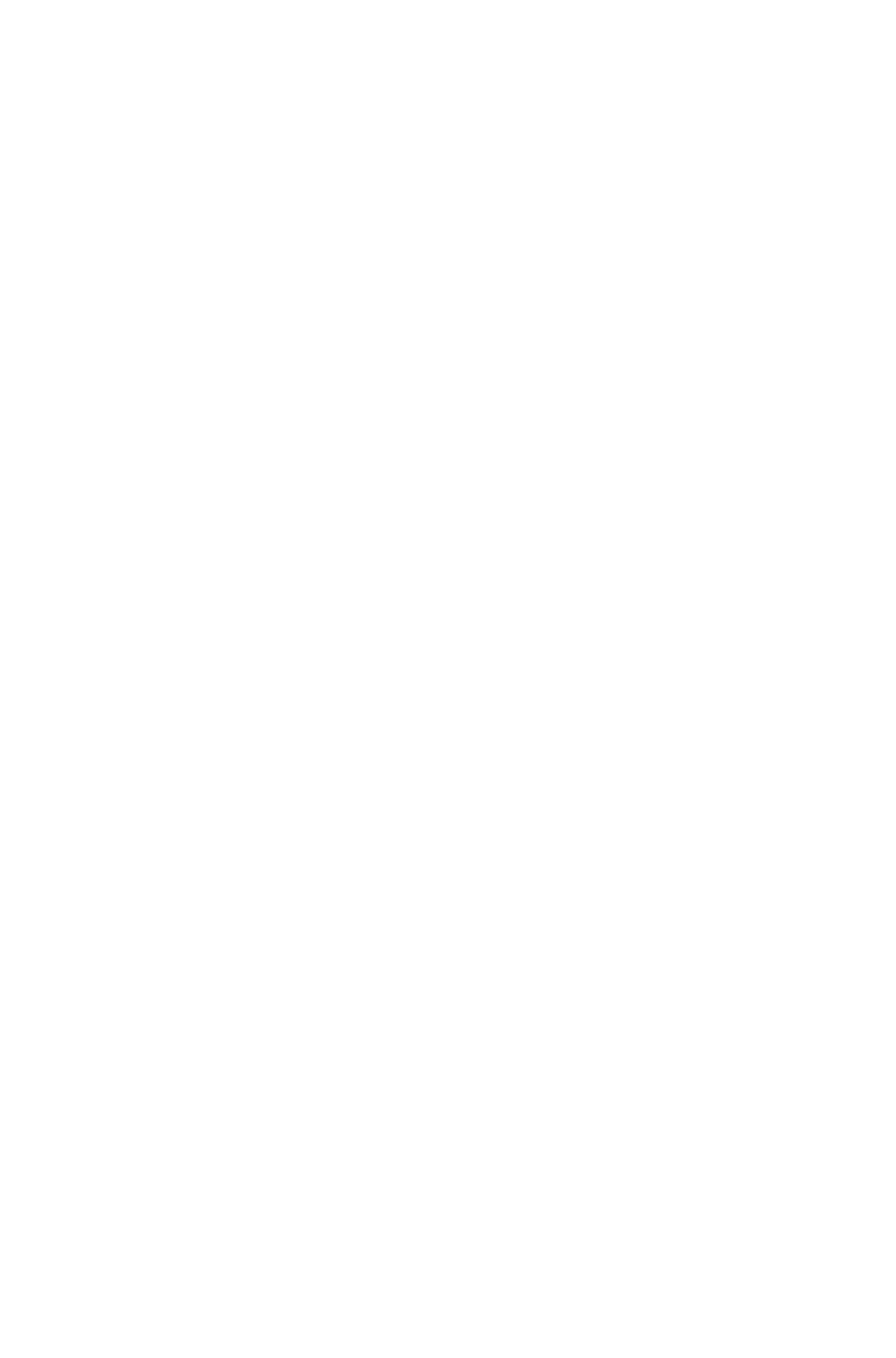Branko Furst

# The Heart and Circulation

An Integrative Model

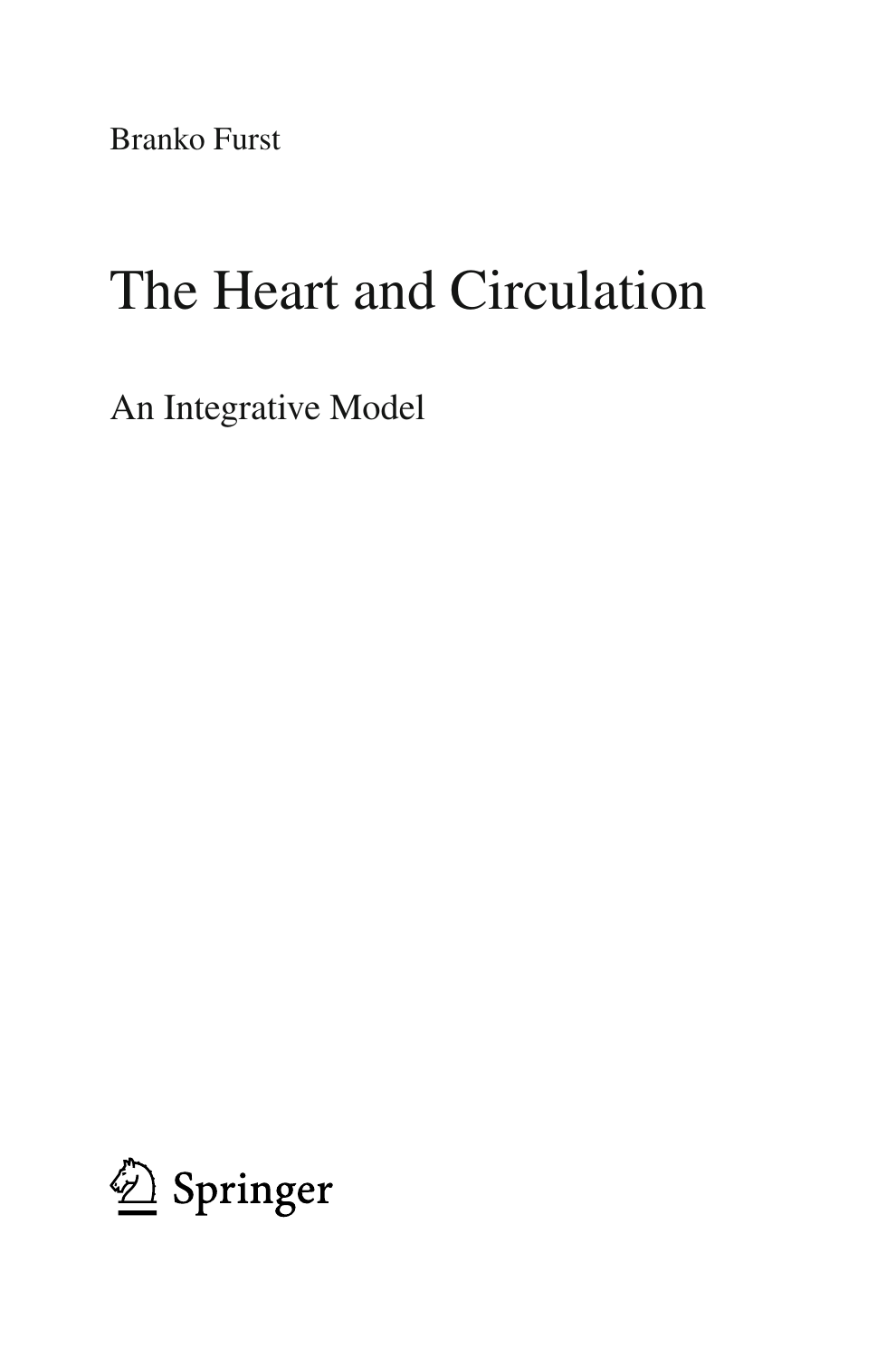Branko Furst, MD, FFARCSI Associate Professor Department of Anesthesiology Albany Medical College Albany, NY USA

 ISBN 978-1-4471-5276-7 ISBN 978-1-4471-5277-4 (eBook) DOI 10.1007/978-1-4471-5277-4 Springer London Heidelberg New York Dordrecht

Library of Congress Control Number: 2013945553

© Springer-Verlag London 2014

 This work is subject to copyright. All rights are reserved by the Publisher, whether the whole or part of the material is concerned, specifically the rights of translation, reprinting, reuse of illustrations, recitation, broadcasting, reproduction on microfilms or in any other physical way, and transmission or information storage and retrieval, electronic adaptation, computer software, or by similar or dissimilar methodology now known or hereafter developed. Exempted from this legal reservation are brief excerpts in connection with reviews or scholarly analysis or material supplied specifically for the purpose of being entered and executed on a computer system, for exclusive use by the purchaser of the work. Duplication of this publication or parts thereof is permitted only under the provisions of the Copyright Law of the Publisher's location, in its current version, and permission for use must always be obtained from Springer. Permissions for use may be obtained through RightsLink at the Copyright Clearance Center. Violations are liable to prosecution under the respective Copyright Law.

 The use of general descriptive names, registered names, trademarks, service marks, etc. in this publication does not imply, even in the absence of a specific statement, that such names are exempt from the relevant protective laws and regulations and therefore free for general use.

 While the advice and information in this book are believed to be true and accurate at the date of publication, neither the authors nor the editors nor the publisher can accept any legal responsibility for any errors or omissions that may be made. The publisher makes no warranty, express or implied, with respect to the material contained herein.

Printed on acid-free paper

Springer is part of Springer Science+Business Media [\(www.springer.com\)](www.springer.com)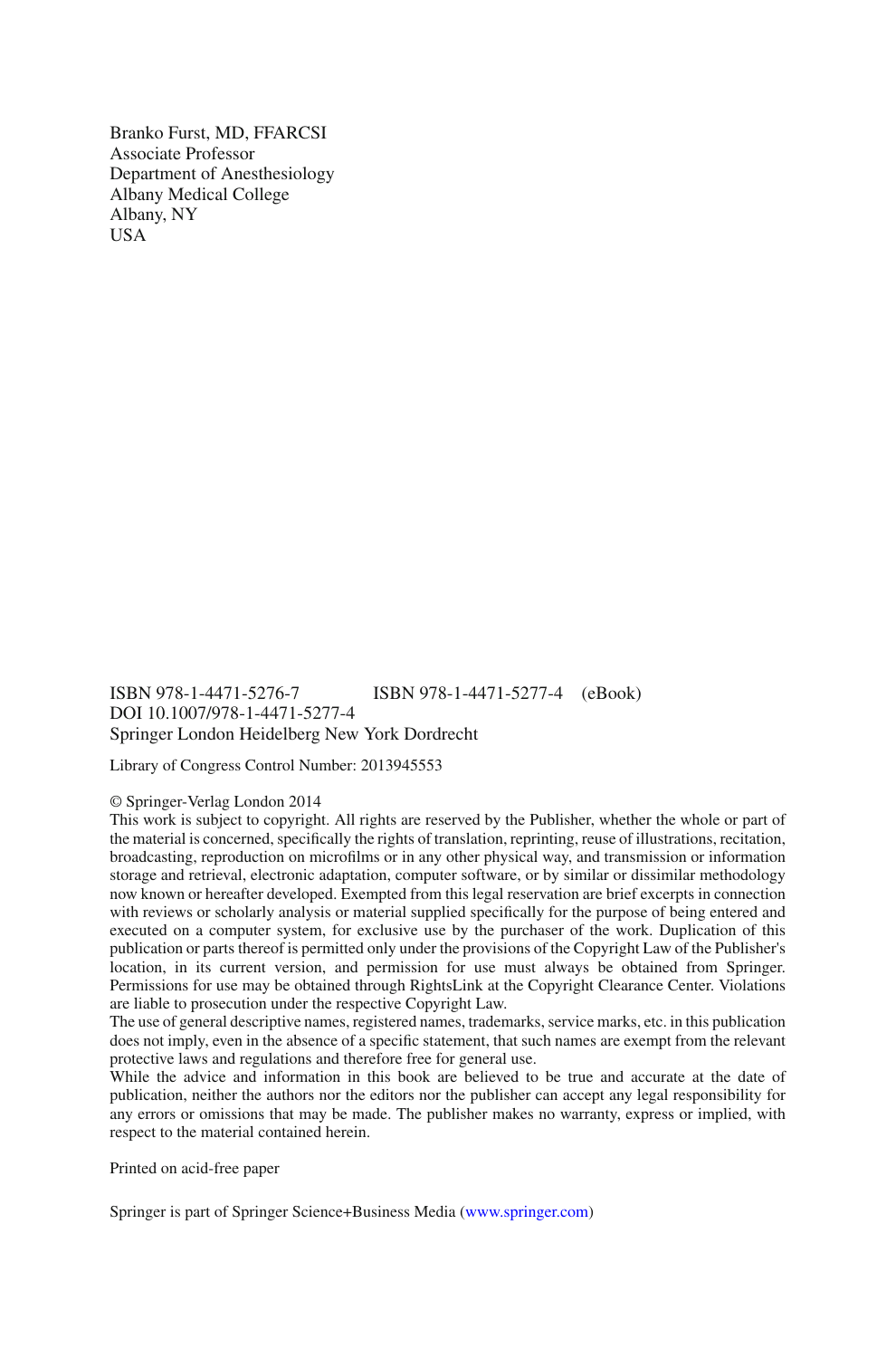*Dedicated to Leon Manteuffel-Szoege (1904–1973) Friedrich Husemann (1887–1959) Otto Wolff (1921–2003) For their pioneering work on the hemocentric model of circulation.*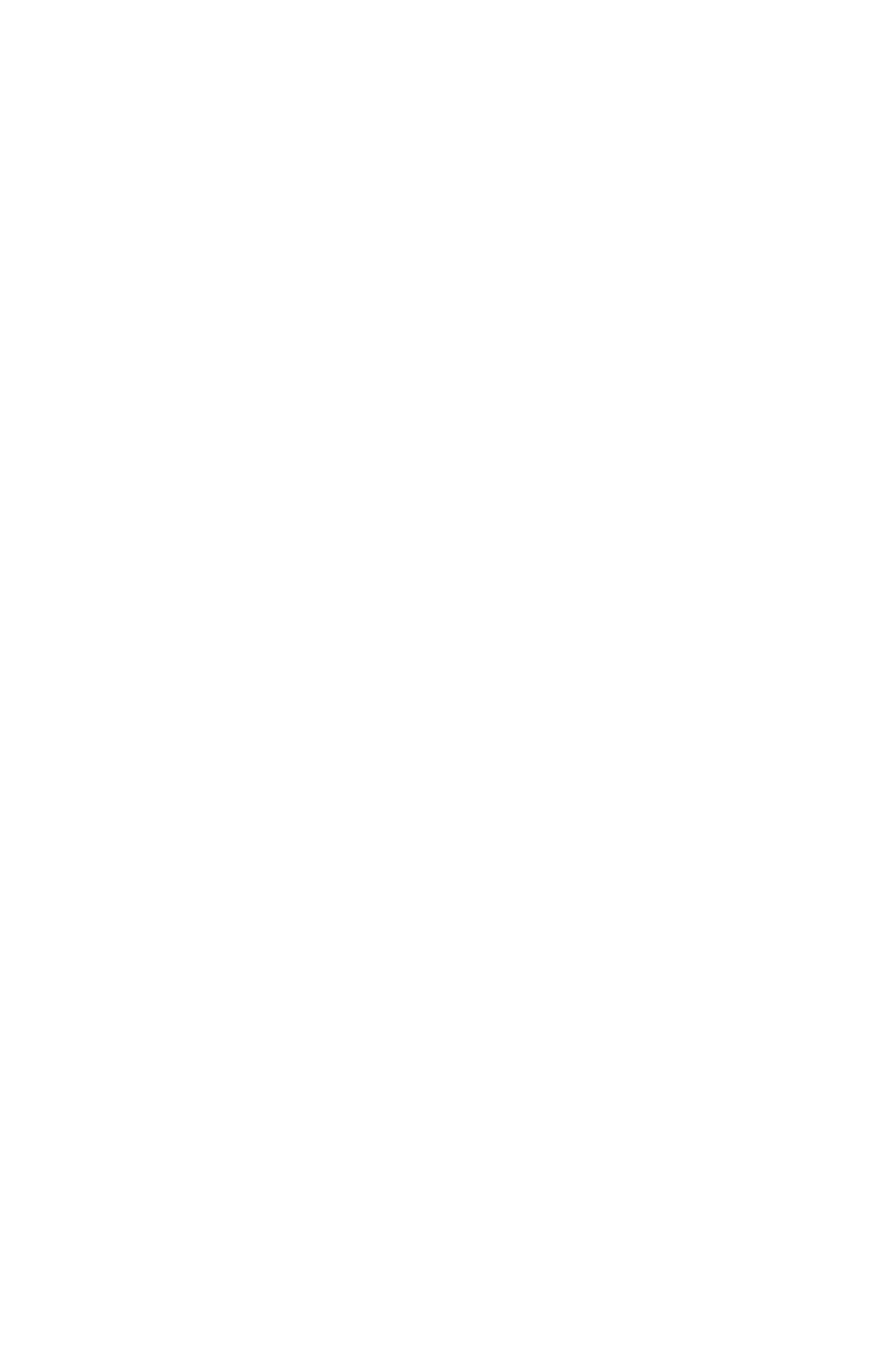### **Foreword I**

 Traditional models of the human circulation based on the generation of pulsatile flow into a coupled viscoelastic arterial system have evolved since man first had the opportunity to observe the movement of blood in mammals. These models are capable of explaining and modeling most of what we observe as clinicians much as Newtonian physics explains what we observe in the physical world around us. It is only when someone, as Branko Furst, MD, has done in this tome, delves deeper into circulatory phenomena that are not so readily observed that we have cause to question the adequacy of the pressure-propulsion model of circulation. I liken the effort made by Dr. Furst here to the use of quantum and string theory to explain phenomena not readily explainable by classic Newtonian physics. There is much about the human circulation that remains mysterious, and in this brilliant work the author has opened our eyes to the necessity of developing a unifying model of the human circulation that can explain all observed phenomena. This book is a must read for anyone interested in the intricacies of the human circulation beyond what can be causally observed.

> James A. DiNardo, MD, FAAP Professor of Anesthesia Harvard Medical School Chief, Division of Cardiac Anesthesia Francis X. McGowan, Jr., MD Chair in Cardiac Anesthesia Boston Children's Hospital Boston, MA, USA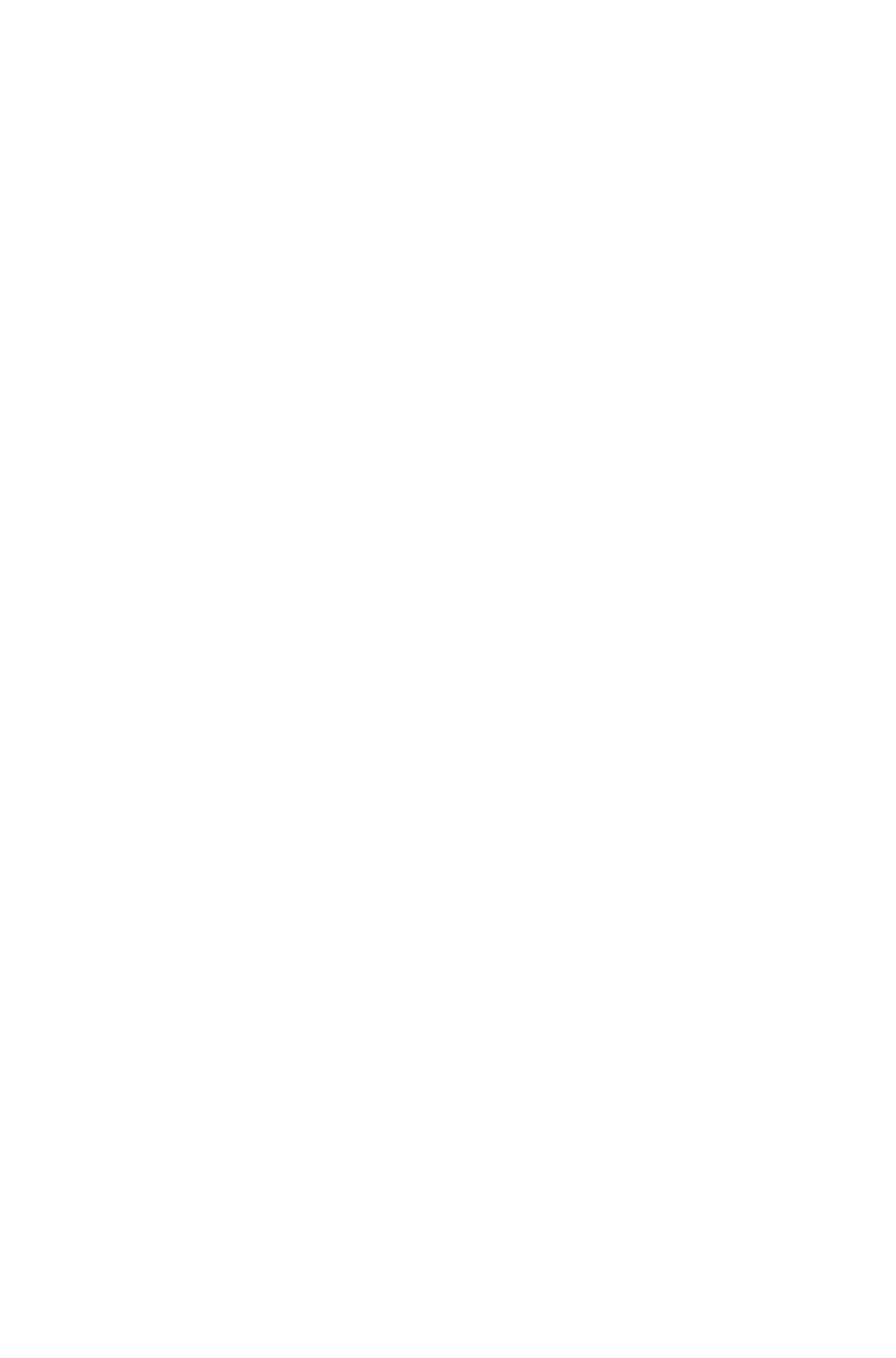### **Foreword II**

 The cardiovascular system is complicated. However, frequently it is presented as a pump (the heart) that delivers fluid into a series of pipes (blood vessels) of varying resistance. The relationship between the output of the pump and the resistance in the pipes then determines the driving pressure (mean arterial pressure) which distributes the fluid (blood) around the system. This simple fluid engineering model is then supplemented or expanded by ideas about how various elements of this system are controlled. All of this thinking leads perhaps to what might be described as a cardiocentric view of the cardiovascular system. This cardiocentric view is reinforced by the dramatic events like death that occur when the pump stops for any one of a number of reasons.

 In this monograph Branko Furst raises a number of interesting points about the oversimplified view outlined above.

 First, how many pumps are there in the cardiovascular system? One could argue that there is the heart itself, the skeletal muscle pump which returns blood from the periphery to the central circulation and can translocate a large volume of blood in a matter of seconds. Perhaps there is a third pump embedded in the large elastic arteries that stores energy after cardiac systole and uses elastic recoil to propel the blood forward? If there is more than one pump, how do they operate together to deliver and return blood flow to the peripheral organs?

 Second, the heart is seen largely as a pump, but both old and new ideas suggest that the twisting motions associated with cardiac ejection lead to a sucking action during cardiac relaxation. How much does this sucking action contribute to the filling of the heart and the subsequent delivery of blood to the periphery?

 Third, the heart, blood vessels, and peripheral tissues all contain sensory nerve endings that influence cardiovascular function. Just like there is a so-called enteric nervous system, is there a cardiovascular nervous system?

 Fourth, in addition to these pumps and the neural network that governs the cardiovascular system, there are a host of local control mechanisms that are too numerous to catalog in this introduction. For example, metabolites released by contracting skeletal muscle can evoke local vasodilation on a scale (50- to 100-fold) that is difficult to imagine. What factors contribute to this and how does the rest of the "system" respond to it?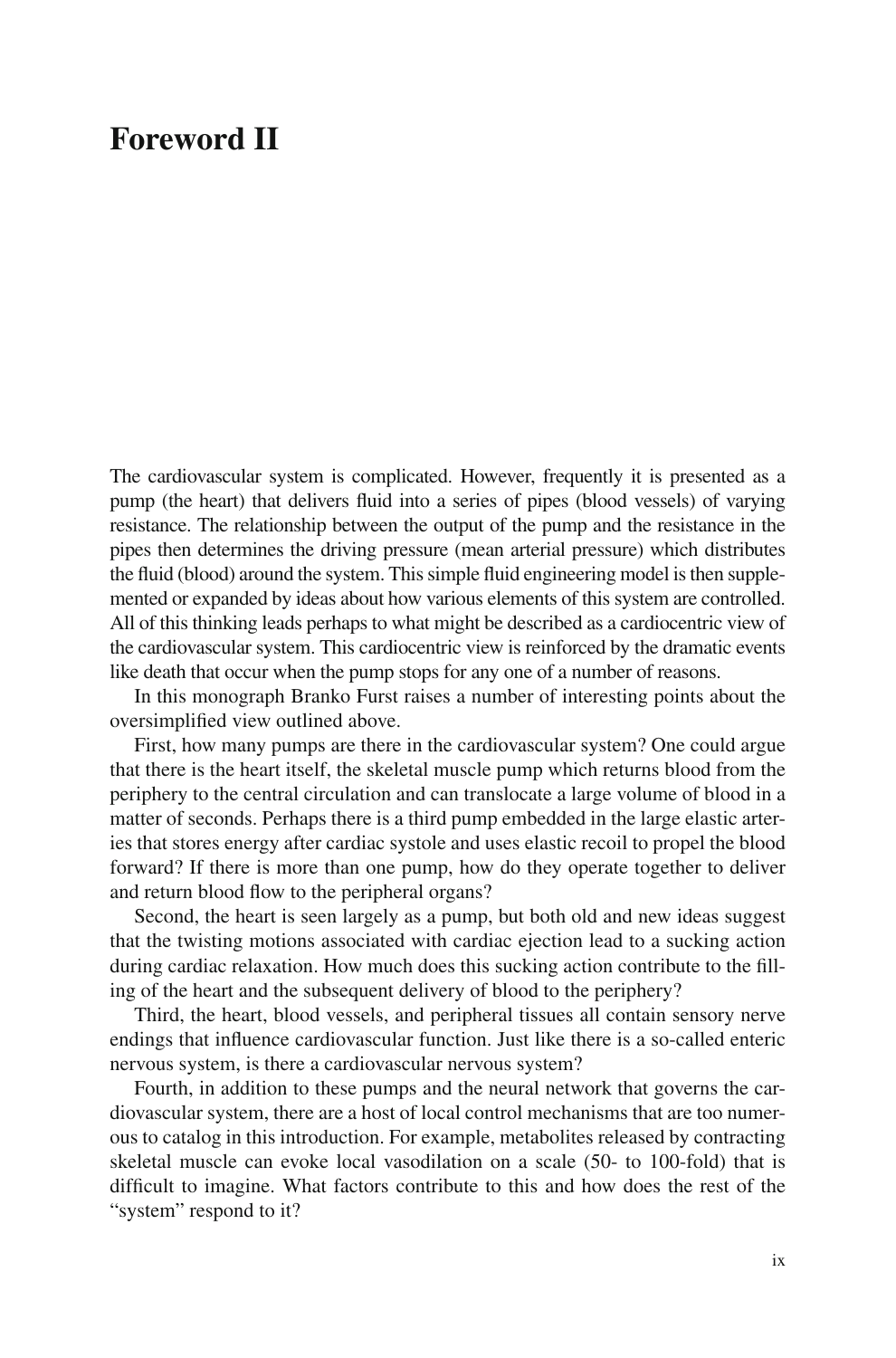Fifth and finally, there is the problem of "cardiovascular disease." The traditional view of cardiovascular disease is that it is mostly a pump problem or blood vessel problem. However, diseases like heart failure and hypertension are in fact systemic, and a variety of feedback control mechanisms alluded to above become hijacked over time to reinforce the pathophysiology as opposed to correcting it.

 These and other topics, including where the ideas behind various pieces of current dogma came from, are discussed in this book. So, we learn the history of the dogma, the limitations of the dogma, and a variety of altered perspectives that will help students, physiologists, and physicians to think about the cardiovascular system in a more nuanced and functional way. Like all good scientific and medical thinking, asking the right question is ultimately more important than simply mastery of current ideas, and this book is full of the right questions or ideas that will lead the reader to their own right questions.

> Michael J. Joyner, MD Caywood Professor of Anesthesiology Distinguished Mayo Investigator Mayo Clinic Rochester, MN, USA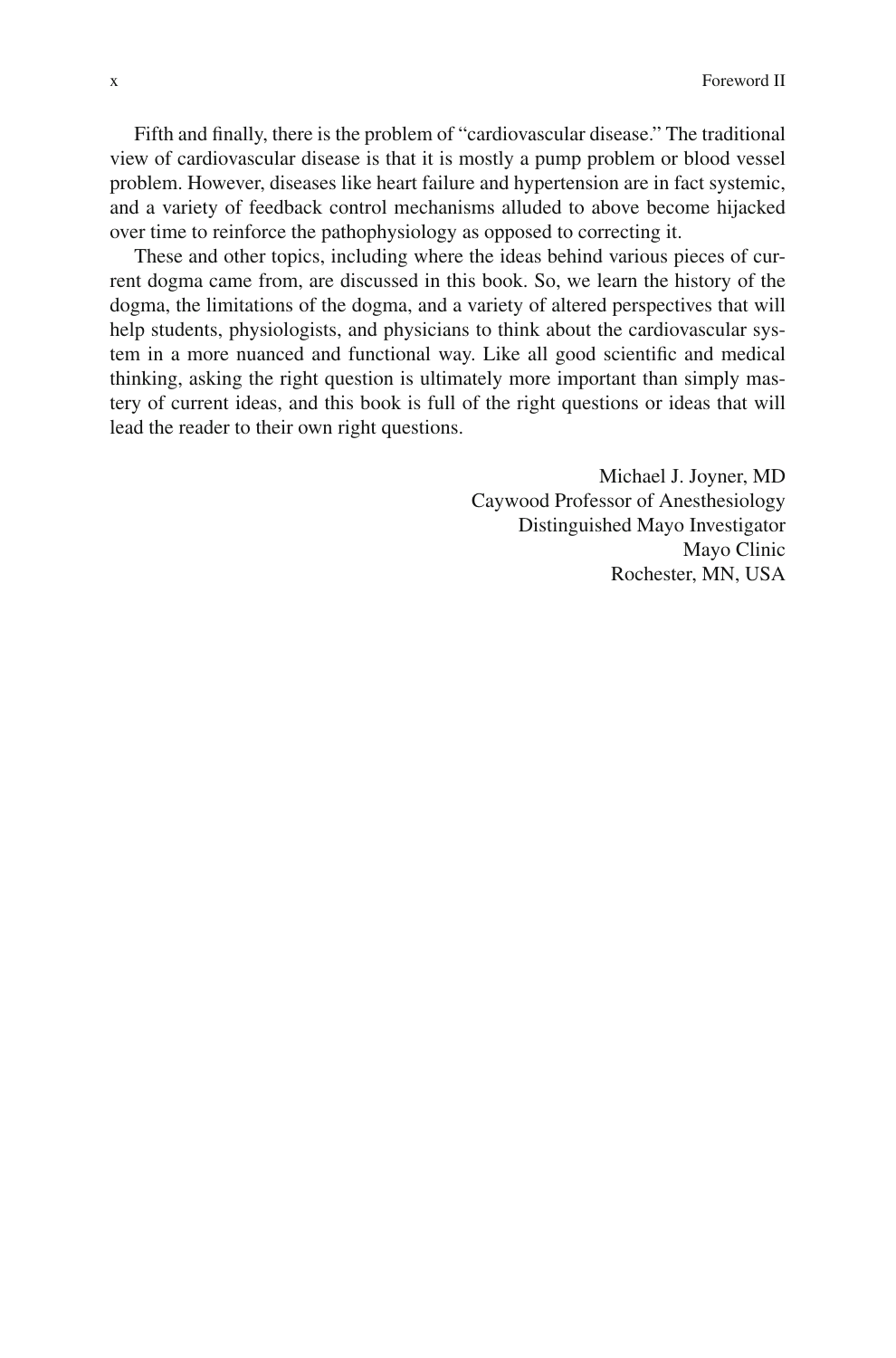### **Foreword III**

 Despite remarkable progress in medical treatment within the last 10 years, morbidity and mortality of heart failure are still high: 70–80 % of patients suffering from heart failure will die within the next 8 years. Paradoxically, the prevalence of heart failure remains high as more patients survive myocardial infarctions and fewer are dying from lethal arrhythmias. The traditional biological models used for understanding the cardiovascular function in failing hearts have been inconsistent and impeded the development of newer and more effective therapies. Some of these limitations may result from inaccuracies in modeling the structure and physiology of the cardiovascular system. In particular, the architecture and the working of cardiac chambers, which maintain the highly efficient global function of the normal heart, remain controversial and incompletely characterized.

In this regard, readers will find the current monograph *The Heart and Circulation*: *An Integrative Model* particularly intriguing. The chapters are well written and comprise vital material that has appeared in print previously in fragments yet never before compiled together and presented in such a concise and masterly way. Following careful considerations of different viewpoints, the author presents a unifying theory of form and function of the embryonic and adult hearts. The contents provide a convincing argument for suggesting that the cardiac chambers generate pressure, yet the pressure does not necessarily work as a driving force. Rather, the evidence suggests that the heart functions as an organ of impedance (as supported by the vortical flow phenomena), a notion that has been around for over a century, yet very few have dared touching it.

 The author and publishers should be congratulated for making available this very timely and welcome addition that challenges the traditional tenets of cardiovascular physiology until its universal predictive validity is established.

> Partho P. Sengupta, MD, DM, FASE Associate Professor of Medicine Director of Cardiac Ultrasound Research The Zena and Michael A.Weiner Cardiovascular Institute The Marie-Josee and Henry R. Kravis Center for Cardiovascular Health Mount Sinai School of Medicine New York, NY, USA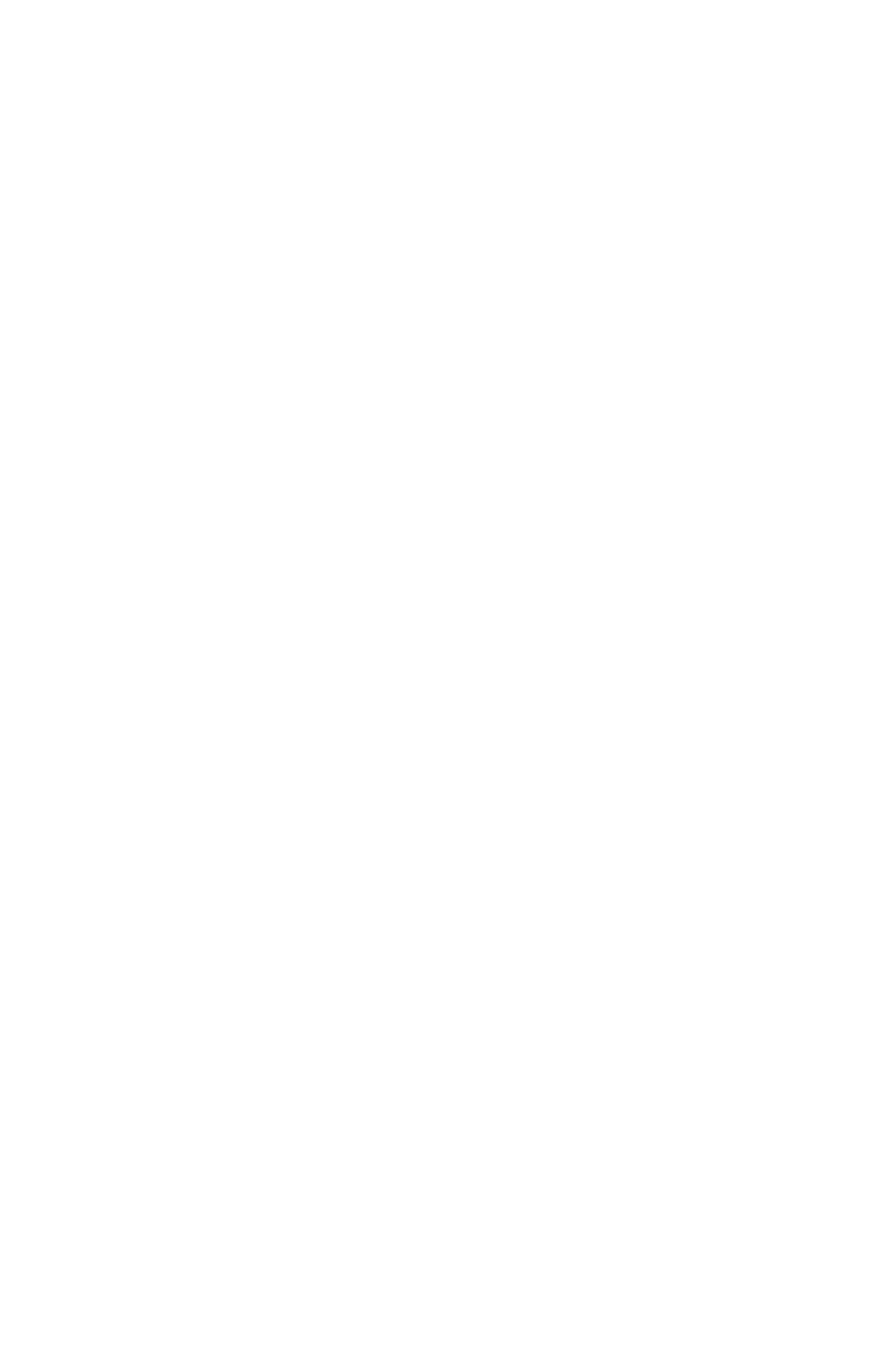#### **Preface**

 The content of this book, long in coming, was originally intended as a journal article. It became apparent, in due course, that the large amount of accumulated evidence gathered in support of the thesis could only be condensed at the cost of its weakening; hence, the material was arranged into the form currently presented in the book.

 Even though I have been loosely aware of the notion that the heart does not function as a propulsion pump for many years, the idea that the heart might be an organ controlling the flow of blood by rhythmic restraint was so "far out on a limb" that I gave it no more than an occasional "spare time musing." The concept seemed, moreover, virtually incompatible with the broad principles of clinical practice, not to mention the core curriculum of resident education, in which I have been involved for well over two decades. It did, however, serve to enhance my interest in basic concepts of cardiovascular physiology and, in particular, in the *source* of the ideas that contributed to their development. Close monitoring of vital functions during anesthesia – the very core of our practice – on patients with a wide range of clinical conditions, as can only be encountered in a large tertiary medical center, provided ample opportunity for direct observation of related phenomena. It wasn't until several years later, after some elementary experimentation on chick embryos and much schooling in perception, that I began to comprehend the link between the respiratory and cardiovascular phenomena in the light of the "integrative" model elaborated herein.

 My interest in the subject was heightened after having discovered, while searching the literature, that the question of blood propulsion was far from settled, even among clinicians and specialists in various fields of cardiovascular physiology. Several key areas in basic and clinical sciences were then identified that are at variance with the prevailing pressure-propulsion model. Combined, they strengthened the conviction that the primal phenomenon of circulation needs to be reexamined in the light of a hemocentric view.

 For the sake of terseness, I have purposefully deferred from venturing into the broader historical origin of ideas at the core of cardiovascular physiology and have, perhaps at the risk of sacrificing clarity, limited my comments to brief introductory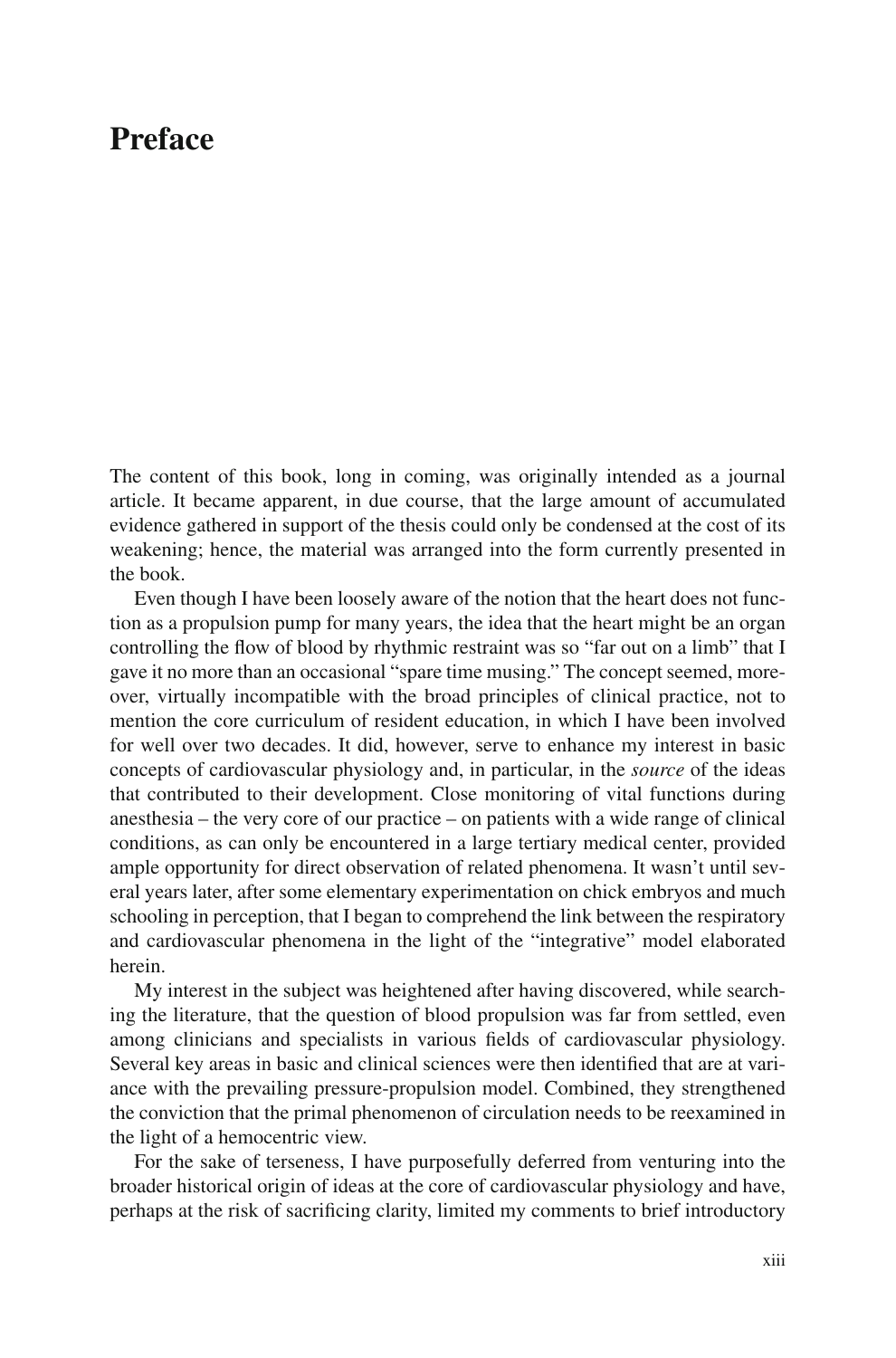remarks. More importantly, a thoroughly researched volume on the origins of the cardiocentric model of circulation by Thomas Fuchs is available and can be considered a valuable introduction to the subject [1].

 This book is therefore written for all those clinicians, researchers, educators, and students who, having been confronted with the paradox of the circulation, are looking for a broader interpretation of the circulatory phenomena. Should their objective be met even in a modest way, then "this heart's tough muscle, weak still in gratitude" [2] will be content.

Albany, NY, USA Branko Furst and the Branko Furst and Branko Furst and Branko Furst and Branko Furst and Branko Furst and Branko Furst and Branko Furst and Branko Furst and Branko Furst and Branko Furst and Branko Furst an

#### **References**

- 1. Fuchs T. The mechanization of the heart: Harvey and Descartes. Rochester: The University of Rochester Press; 2001
- 2. Snodgrass WD. Lasting. From collection of poems *Not for Specialists* . 2006.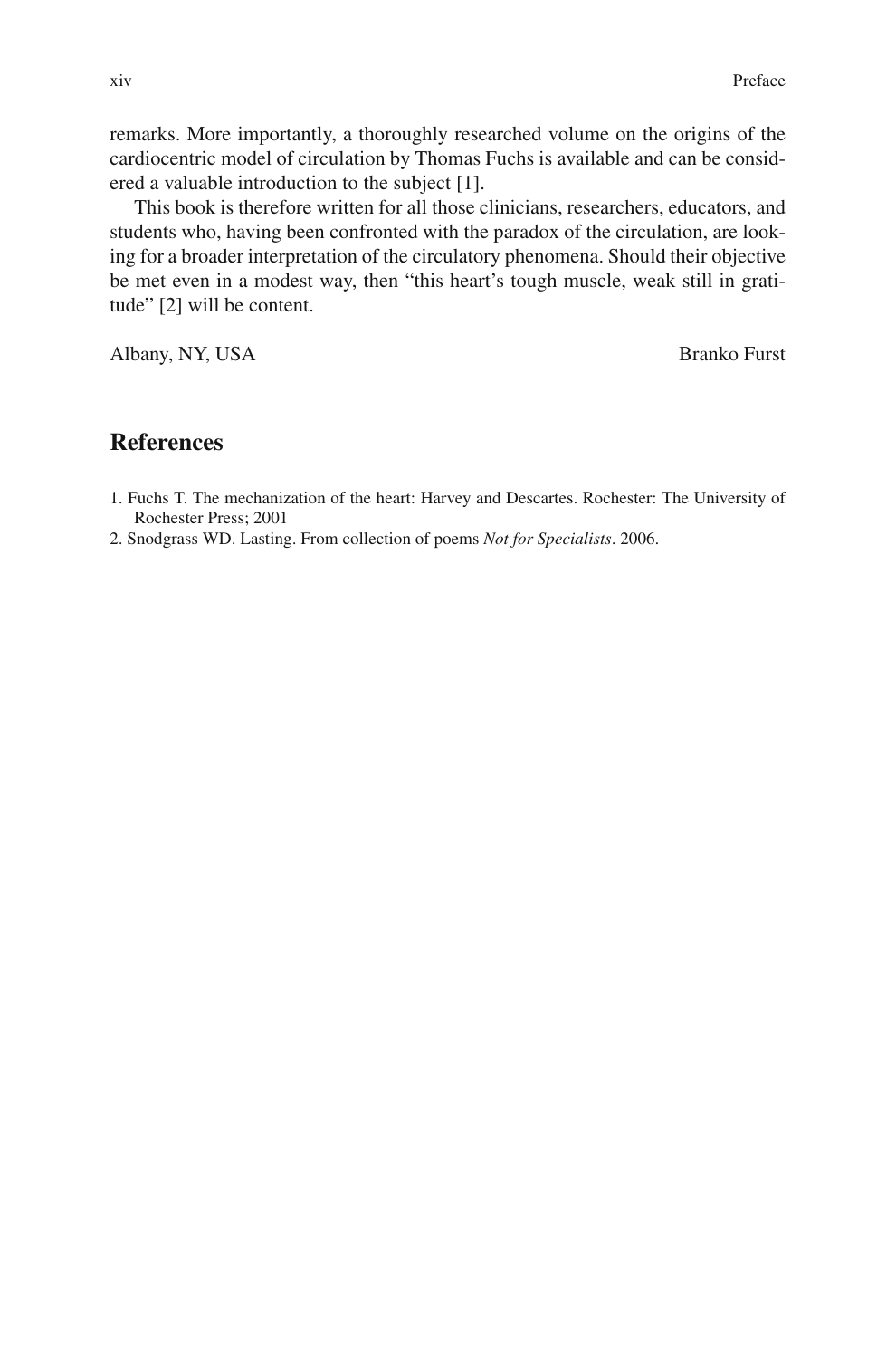## **Acknowledgments**

 First and foremost, I want to thank my wife Christina Porkert for her unwavering support, help, and encouragement in bringing this work to fruition.

 In addition I would like to express my gratitude to Jurij Fürst, MD, Anthony O'Leary, MBBS, and Mado Spiegler, Ph.D., for their valuable input in the preparation of the manuscript, as well as to the late Ralph Marinelli for sharing his vision and enthusiasm during my first encounters with the hemocentric model of circulation. Thanks also to Leonard Irtel von Brenndorff for his help with the illustrations and to the reference librarians at Albany Medical College Library, in particular Ann Marie L'Hommedieu, for helping me "navigate the electronic maze." Finally, I would like to express my appreciation to the numerous researchers referenced in this book, whose work has, directly or indirectly, contributed to its becoming.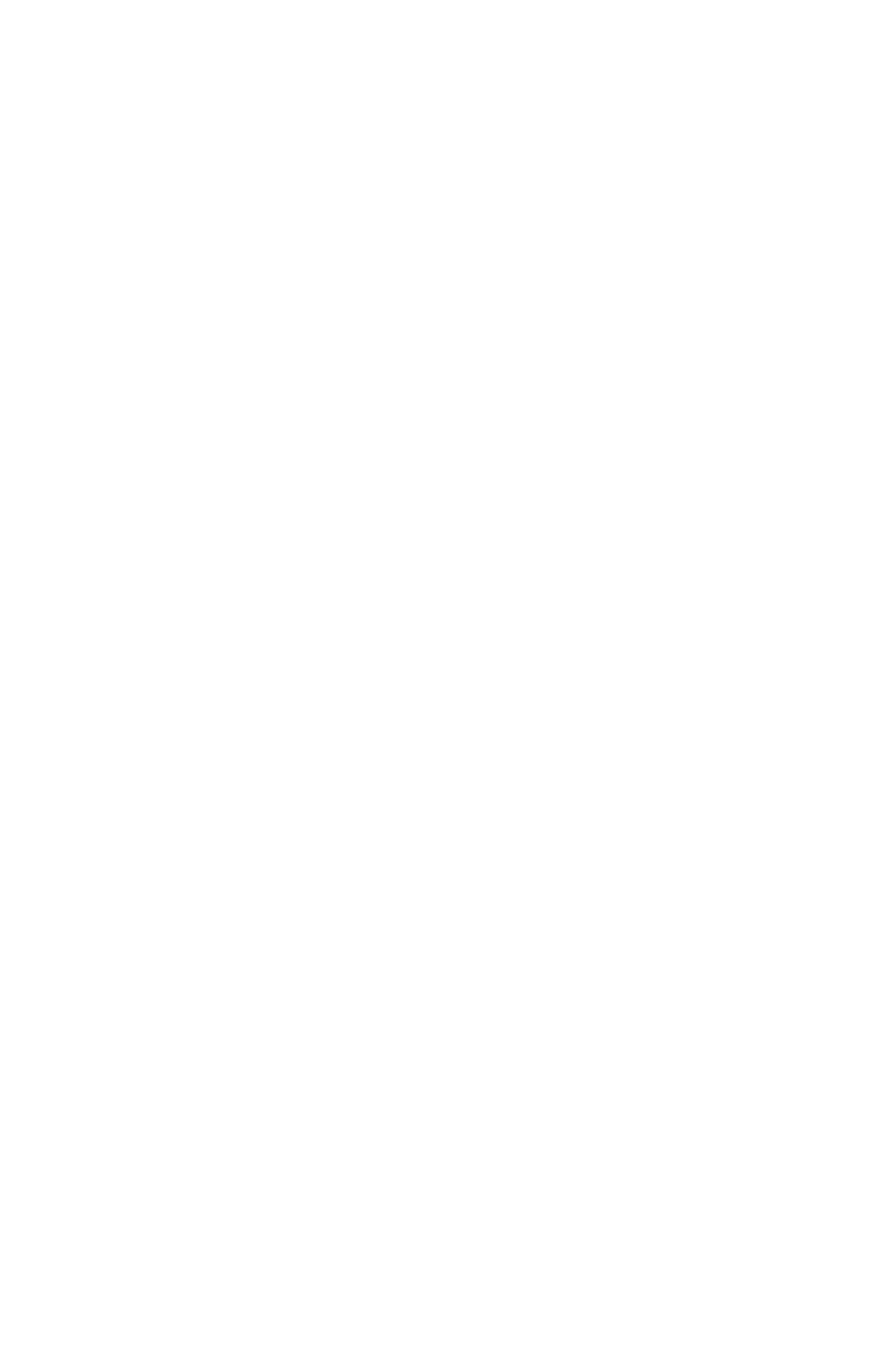### **Contents**

#### **Part I Embryonic Circulation**

| $\mathbf{1}$            |                                               | 3              |
|-------------------------|-----------------------------------------------|----------------|
|                         | 1.1                                           | 3              |
|                         | 1.2                                           | $\overline{4}$ |
|                         |                                               | 8              |
| $\mathbf{2}$            |                                               | 11             |
|                         | 2.1                                           | 11             |
|                         | 2.2                                           | 15             |
|                         | 2.3                                           | 17             |
|                         |                                               | 18             |
| 3                       | Hemodynamics of the Early Embryo Circulation  | 21             |
|                         | 3.1                                           | 21             |
|                         | 3.2                                           | 24             |
|                         | 3.3                                           | 25             |
|                         |                                               | 28             |
| $\overline{\mathbf{4}}$ | Flow Patterns in the Early Embryo Circulation | 31             |
|                         | 4.1                                           | 32             |
|                         |                                               | 35             |
| 5                       |                                               | 37             |
|                         | 5.1                                           | 37             |
|                         | 5.2                                           | 38             |
|                         |                                               | 39             |
| 6                       | The Embryo Heart Is Not a Peristaltic Pump    | 41             |
|                         |                                               | 46             |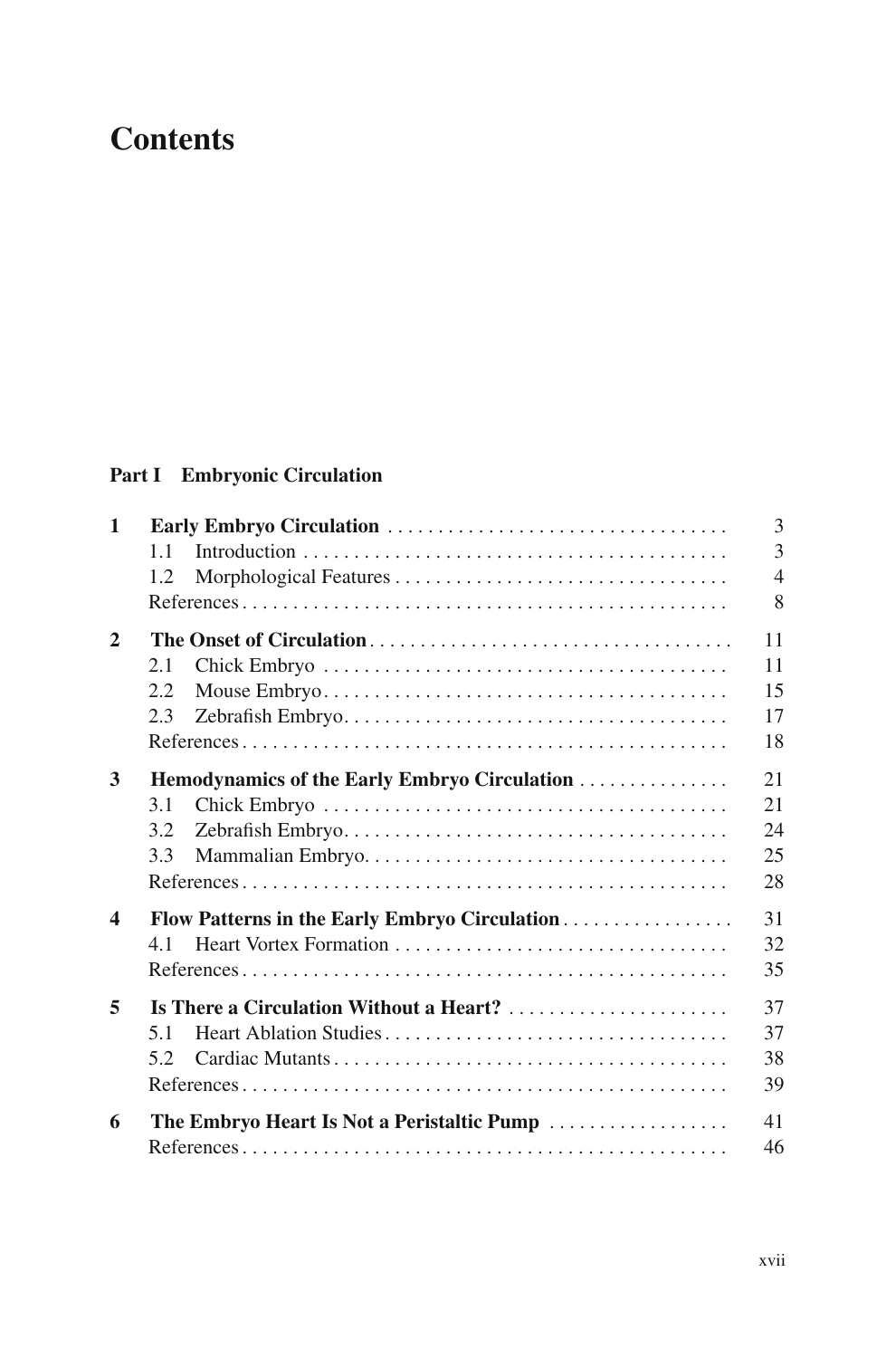| 7        |                                                                                                                                     | 47<br>50                                                       |
|----------|-------------------------------------------------------------------------------------------------------------------------------------|----------------------------------------------------------------|
| 8        |                                                                                                                                     | 53<br>56                                                       |
| 9        | The Heart as Generator of Pressure                                                                                                  | 57<br>60                                                       |
| 10       | Ventriculo-Vascular Interaction                                                                                                     | 61<br>64                                                       |
| 11<br>12 | 11.4.1 The Origin of Lymphatic Circulation<br>11.4.4 Mammals and Birds<br>Evolutionary Aspect of the Rhythmic System                | 65<br>65<br>69<br>72<br>73<br>74<br>76<br>78<br>80<br>83<br>87 |
|          | <b>Mature Circulation</b><br>Part II                                                                                                | 91                                                             |
| 13       | Functional Morphology of the Heart                                                                                                  | 95<br>107                                                      |
| 14       | 14.2 Regulation of Cardiac Output by the Periphery<br>14.3 Guyton's Venous Return Model<br>14.4 Critique of the Venous Return Model | 111<br>111<br>117<br>119<br>126<br>128                         |
| 15       | Circulatory and Respiratory Functions of the Blood                                                                                  | 133<br>133<br>137<br>140                                       |
| 16       | 16.1 Early Isolated Heart Preparations and the "Law of the Heart"<br>16.3 Quantification of Ventricular Pump                        | 143<br>143<br>147<br>151                                       |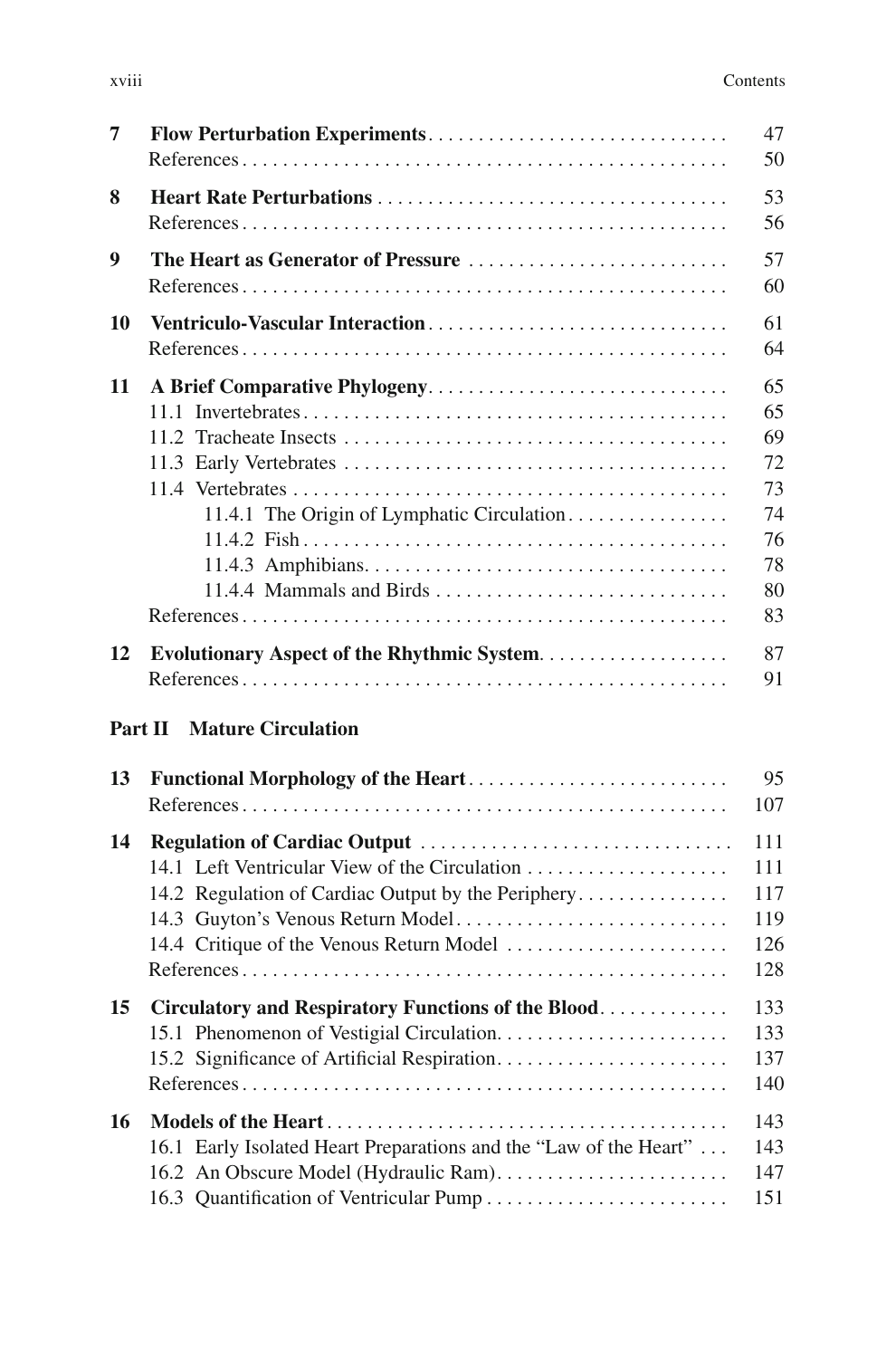|    | 16.4 Ventricular Elastance Model                   | 153 |
|----|----------------------------------------------------|-----|
|    | 16.5 Energetic Aspect of Myocardial Contraction.   | 154 |
|    | 16.6 Length-Dependent Activation in Cardiac Muscle | 155 |
|    | 16.7 Limitation of Isolated Heart Models           | 158 |
|    |                                                    | 160 |
| 17 | Cardiovascular Response During Exercise            | 165 |
|    |                                                    | 165 |
|    | 17.1.1 Skeletal Muscle Pump Hypothesis             | 166 |
|    | 17.1.2 Metabolic Control of Muscle Blood Flow      | 169 |
|    |                                                    | 171 |
|    |                                                    | 173 |
|    |                                                    | 174 |
|    |                                                    | 176 |
| 18 | Hemodynamic Effects of Aortic Occlusion            | 181 |
|    |                                                    | 181 |
|    |                                                    | 185 |
|    |                                                    | 186 |
| 19 |                                                    | 189 |
|    |                                                    | 189 |
|    |                                                    | 191 |
|    | 19.2.1 Who Gets Eisenmenger Syndrome?              | 194 |
|    |                                                    | 198 |
|    |                                                    | 199 |
|    |                                                    | 200 |
|    |                                                    |     |
| 20 |                                                    | 203 |
|    |                                                    | 207 |
|    |                                                    | 209 |
| 21 |                                                    | 211 |
|    |                                                    | 218 |
|    |                                                    |     |
|    |                                                    | 221 |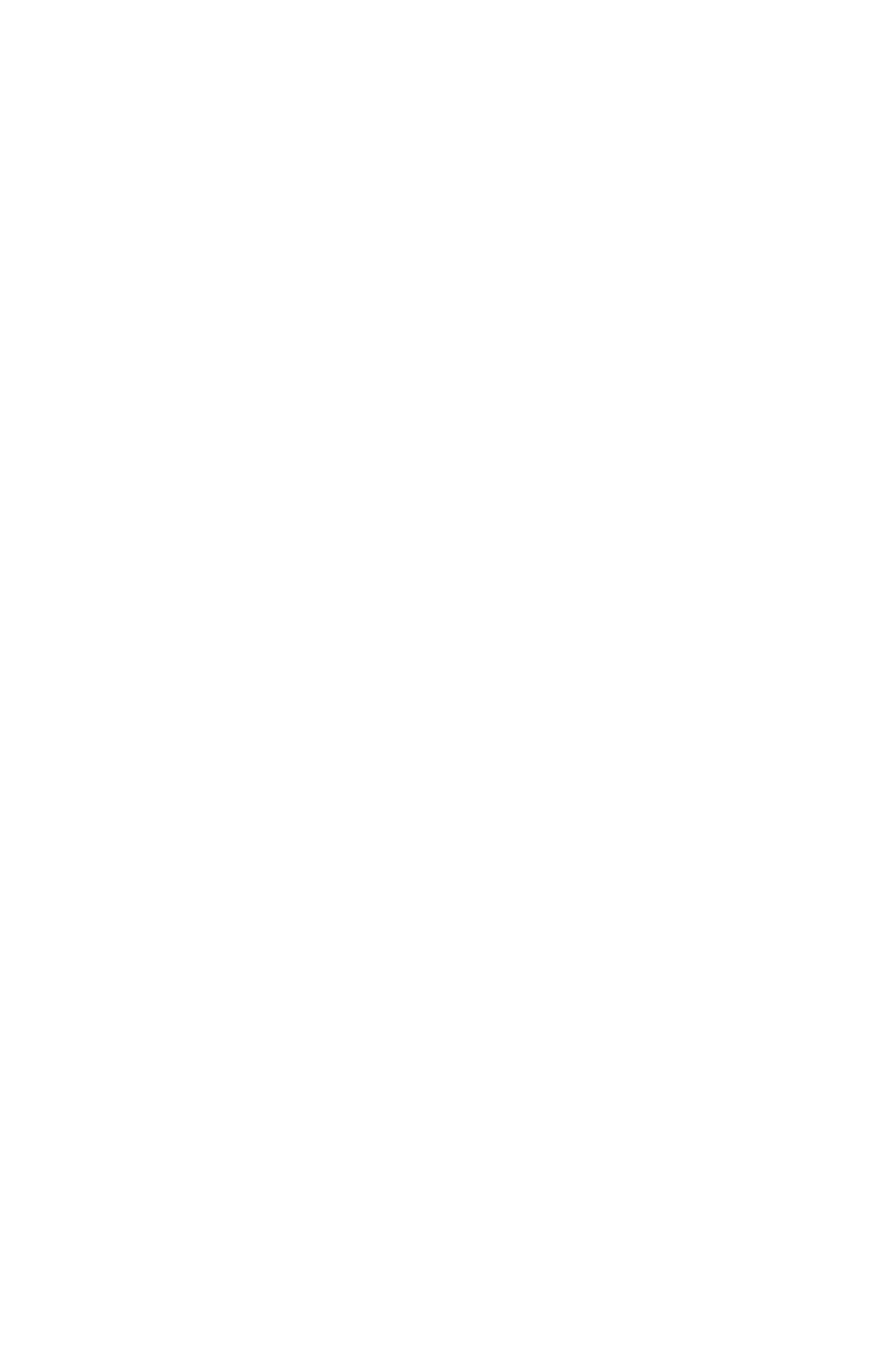# **Abbreviations**

| AGM           | Aorta-gonad-mesonephros                     |
|---------------|---------------------------------------------|
| ANP           | Atrial natriuretic peptide                  |
| AO            | Aortic occlusion                            |
| ASD           | Atrial septal defect                        |
| ATP           | Adenosine triphosphate                      |
| bpm           | Beats per minute                            |
| CFD           | Computational fluid dynamics                |
| <b>CHF</b>    | Congestive heart failure                    |
| CI            | Cardiac index                               |
| CL            | Cardiac cycle length                        |
| $\rm CO$      | Cardiac output                              |
| <b>COI</b>    | Cardiac output index                        |
| <b>CPR</b>    | Cardiopulmonary resuscitation               |
| CVP           | Central venous pressure                     |
| $D(a-v)O_2$   | Arteriovenous oxygen difference             |
| dpf           | Days postfertilization                      |
| <b>DTMRI</b>  | Diffusion tensor magnetic resonance imaging |
| E             | Embryonic day                               |
| EDMCL         | End-diastolic myocardial cord length        |
| EDP           | End-diastolic pressure                      |
| <b>EDV</b>    | End-diastolic volume                        |
| $E_{\rm max}$ | Ventricular elastance                       |
| ES            | Eisenmenger syndrome                        |
| ESP           | End-systolic pressure                       |
| ESPVR         | End-systolic pressure-volume relationship   |
| ESRD          | End-stage renal disease                     |
| EW            | External work                               |
| FCD           | Functional capillary density                |
| FEV           | Forced expiratory volume                    |
| FFR           | Force-frequency relation                    |
| HН            | Hamburger-Hamilton                          |
| HLHS          | Hypoplastic left heart syndrome             |
| hpf           | Hours postfertilization                     |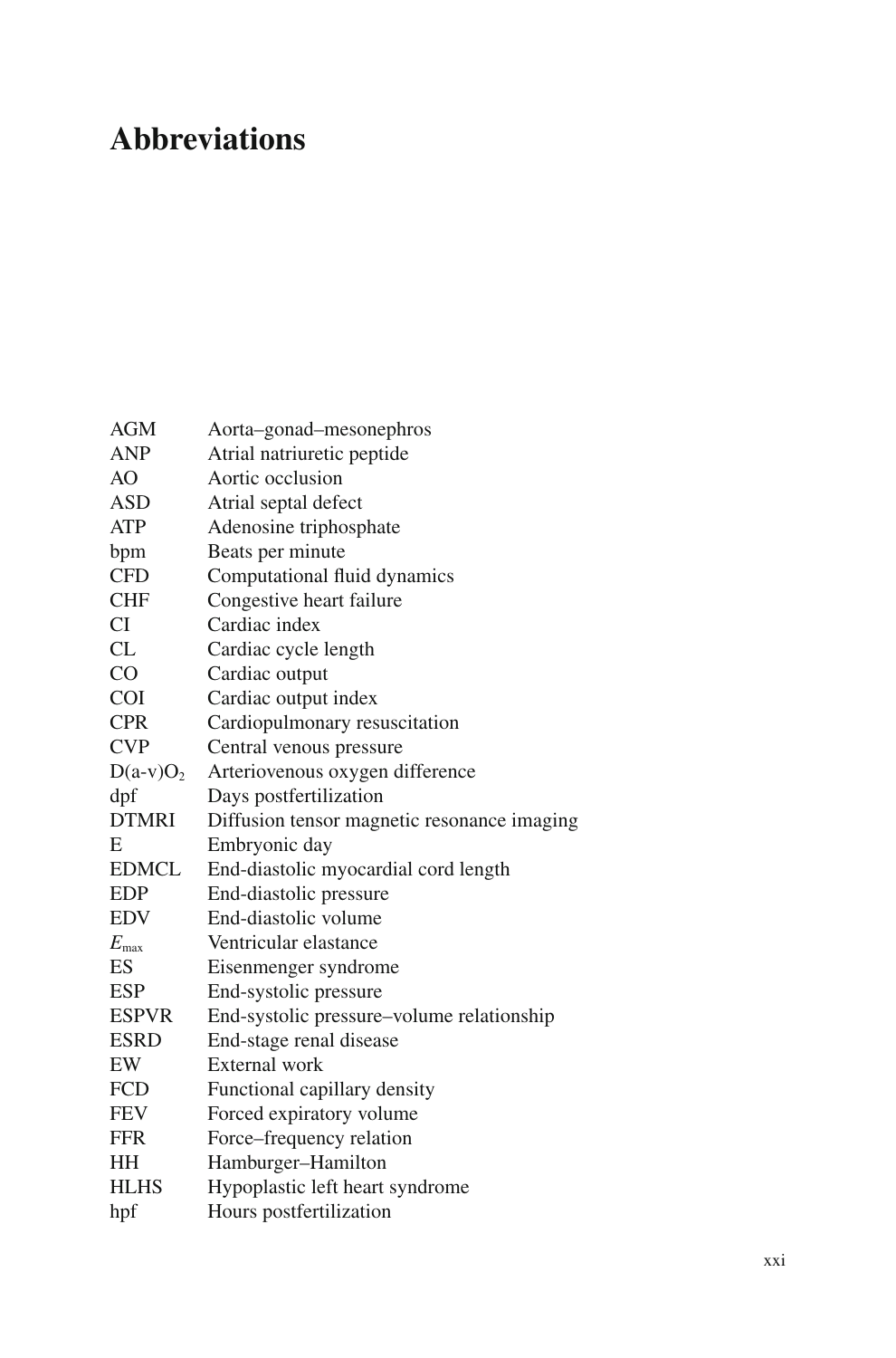| <b>HPV</b>       | Hypoxic pulmonary vasoconstriction       |
|------------------|------------------------------------------|
| HR               | Heart rate                               |
| <b>IABP</b>      | Intra-aortic balloon pump                |
| ICD              | Implantable cardiac defibrillator        |
| <b>IVC</b>       | Inferior vena cava                       |
| LA               | Left atrium                              |
| <b>LAP</b>       | Left atrial pressure                     |
| LV               | Left ventricle                           |
| <b>LVAD</b>      | Left ventricular assist device           |
| <b>LVEDP</b>     | Left ventricular end-diastolic pressure  |
| <b>LVEDV</b>     | Left ventricular end-diastolic volume    |
| <b>LVP</b>       | Left ventricular systolic pressure       |
| MAP              | Mean arterial pressure                   |
| <b>MCFP</b>      | Mean circulatory filling pressure        |
| <b>MCL</b>       | Myocardial cord length                   |
| <b>MCP</b>       | Mean circulatory pressure                |
| MSP              | Mean systemic pressure                   |
| NO               | Nitric oxide                             |
| <b>OPS</b>       | Orthogonal polarization spectral imaging |
| P                | Pressure                                 |
| PA               | Pulmonary artery                         |
| <b>PAH</b>       | Pulmonary artery hypertension            |
| PAm              | Mean pulmonary artery pressure           |
| PaO <sub>2</sub> | Oxygen tension in arterial blood         |
| <b>PAWP</b>      | Pulmonary artery wedge pressure          |
| <b>PCWP</b>      | Pulmonary capillary wedge pressure       |
| <b>PDA</b>       | Patent ductus arteriosus                 |
| PE               | Potential energy                         |
| <b>PHT</b>       | Pulmonary hypertension                   |
| Pra              | Right atrial pressure                    |
| PRU              | Peripheral resistance units              |
| $P-V$            | Pressure-volume (loop)                   |
| <b>PVA</b>       | Pressure-volume area                     |
| <b>PVP</b>       | Peak ventricular systolic pressure       |
| <b>PVR</b>       | Pulmonary vascular resistance            |
| <b>PVWP</b>      | Pulmonary venous wedge pressure          |
| $Qp-Qs$          | Pulmonary to systemic flow ratios        |
| RA               | <b>Right</b> atrium                      |
| RAP              | Right arterial pressure                  |
| <b>RBCs</b>      | Red blood cells                          |
| <b>RHB</b>       | Right heart bypass                       |
| Rp               | Peripheral resistance                    |
| Rv               | Resistance to venous return              |
| <b>RV</b>        | Right ventricle                          |
| SpO <sub>2</sub> | Hemoglobin oxygen saturation percent     |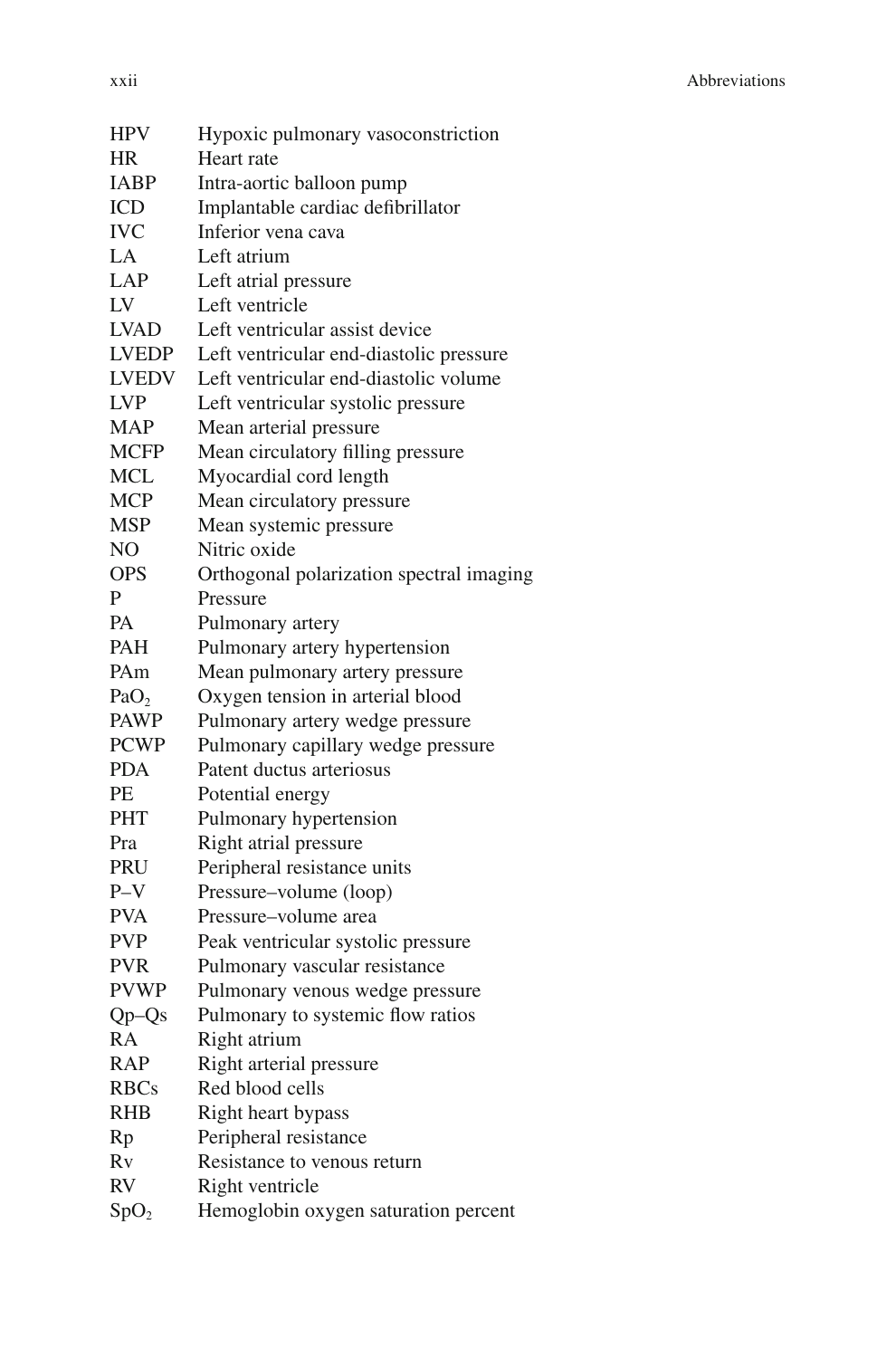| S                | Somite                                  |
|------------------|-----------------------------------------|
| <b>SDF</b>       | Sidestream dark field imaging           |
| <b>SROC</b>      | Spontaneous return of circulation       |
| SS               | Somite stage                            |
| <b>SV</b>        | Stroke volume                           |
| <b>SVC</b>       | Superior vena cava                      |
| <b>SVI</b>       | Stroke volume index                     |
| SvO <sub>2</sub> | Mixed venous oxygen saturation          |
| <b>TAH</b>       | Total artificial heart                  |
| <b>TBV</b>       | Total blood volume                      |
| <b>TCA</b>       | Total cardiac output                    |
| <b>UBM</b>       | Ultrasound biomicroscopy                |
| <b>VAD</b>       | Ventricular assist device               |
| <b>VMB</b>       | Ventricular myocardial band             |
| VO <sub>2</sub>  | Ventricular oxygen consumption          |
| $VO2$ - PVA      | Ventricular oxygen consumption per beat |
| VR.              | Venous return                           |
| <b>VSD</b>       | Ventricular septal defect               |
|                  |                                         |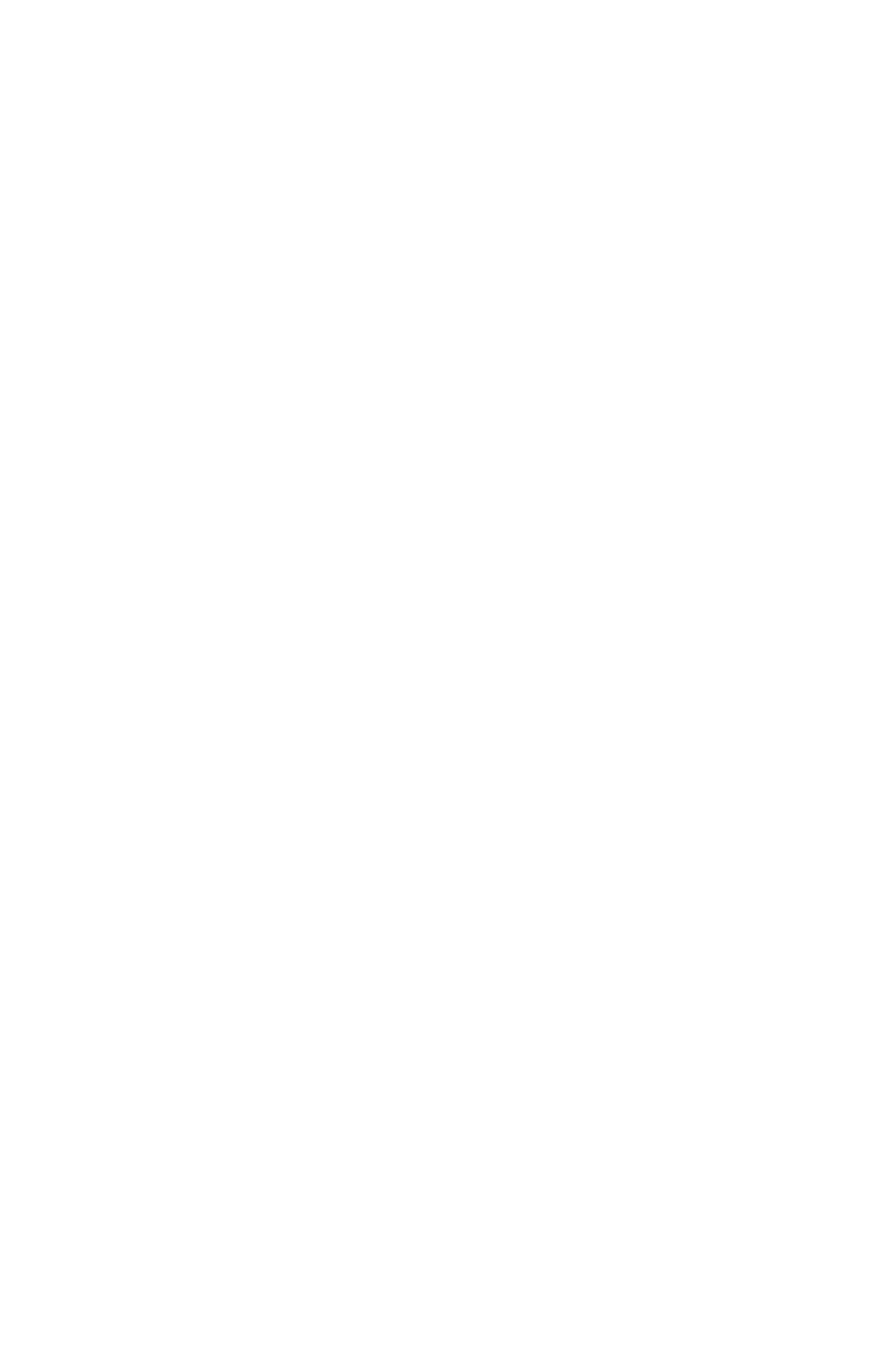### **Introduction**

 As late as the mid-nineteenth century, a vigorous debate still took place between the "Cartesians" who considered the heart to be the sole source of blood propulsion and the so-called "Vitalists" who maintained that peripheral factors play an equal, if not superior, role in the control of cardiac output.

 The introduction of extracorporeal circulation into clinical practice in the 1950s, when the heart could be replaced, at least temporarily, by a mechanical pump, became a practical validation, and for many, the final victory of the pressurepropulsion model over the vitalistic theories of the past. The expression "the heart is a pump" has became a part of the "collective unconscious," so deeply ingrained, that generations of physicians remain unaware of the fact that the question of the energy sources for blood movement is far from being settled.

 On occasion the problem reemerges in its elementary form, such as during a recent debate in the physiological literature, where the question "What drives the circulation?" became a subject of vigorous exchange between those who support the primary pressure-propulsion role of the heart (i.e., the "left ventricular" view) and those who, in addition, invoke the peripheral factors (the "venous return" view) as the key determinants in the control of cardiac output. It turns out (as discussed in this book) that the battle of ideas over the primacy of factors that control cardiac output is fought on a spurious plane field without the prospect of it being resolved.

 For the most part "the problem" has sunk into subspecialties, such as embryonic cardiovascular physiology, exercise physiology, and pediatric cardiology, to name a few, where the understanding of the pathophysiology of congenital heart defects and associated pulmonary hypertension presents an ongoing challenge. Accordingly, many have called for more encompassing models of circulation.

 In the early part of the twentieth century the Austrian philosopher Rudolf Steiner suggested that the heart, rather than being a pump, is actually a flow-restraining organ which regulates, but does not propel, the flow of blood. He further proposed that the best evidence for this can be found in the early embryonic circulation where the valveless tube heart would be unable to act as a propulsion pump, and yet a vigorous circulation is present. In spite of dedicated efforts on the part of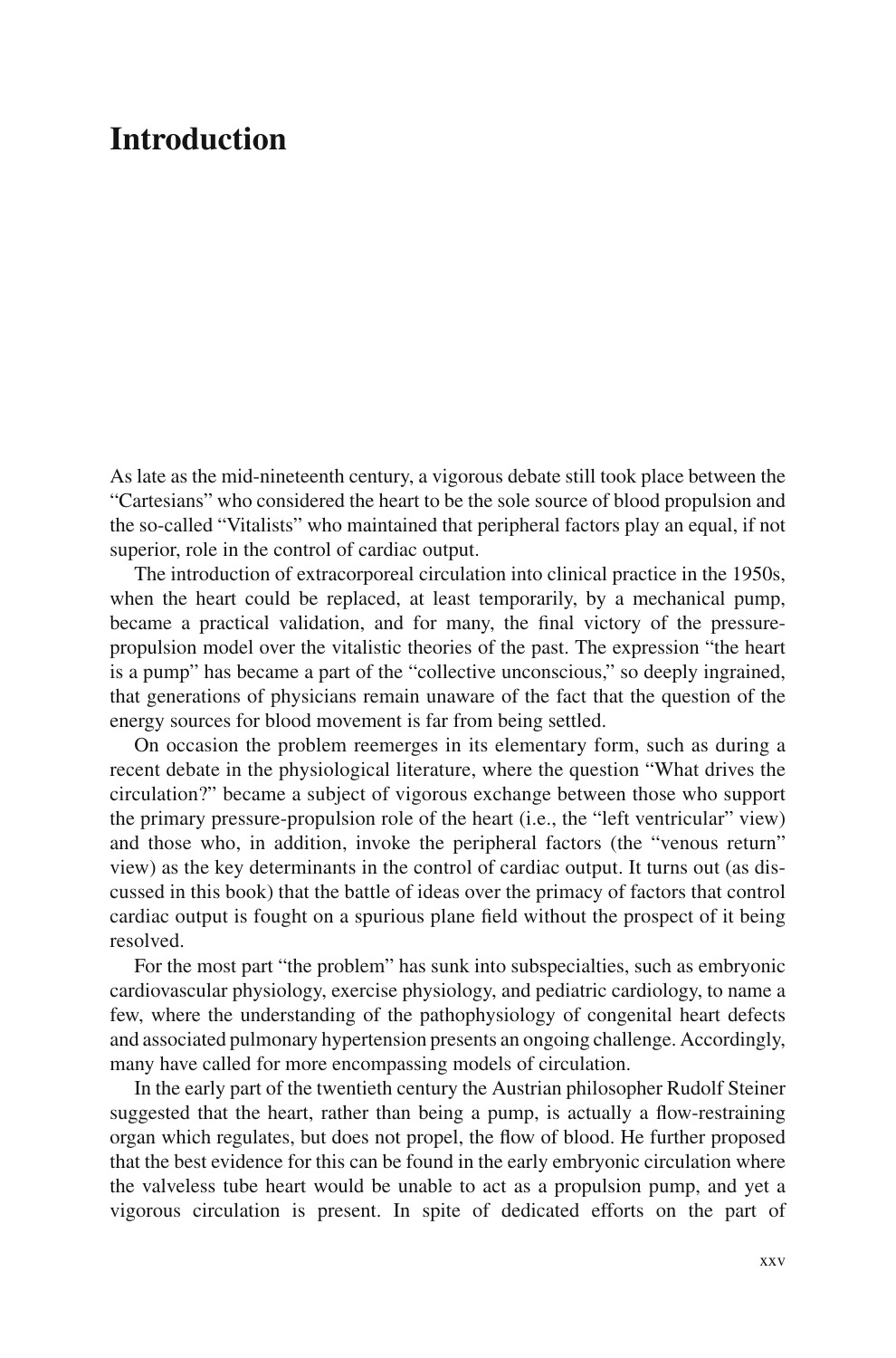researchers familiar with the idea of autonomous blood movement, most notably, those of cardiac surgeon Leon Manteuffel-Szoege, the firm experimental evidence to support it seemed to be lacking.

 It is the premise of this book to trace the development of the basic concepts in cardiovascular physiology in the light of the accumulated experimental and clinical evidence and, instead of making the findings fit the standard pressure-propulsion mold, let the phenomena "speak for themselves."

In the first part of the book attention is turned to the embryonic circulation where peristaltic contractions of the early embryo heart have traditionally been assumed to be the source of blood propulsion. Recent hemodynamic and in vivo imaging data have shown, on the contrary, that the blood passes through the heart at a faster rate than the myocardial peristaltic waves, leaving the question of the mode of action of the heart, and hence of blood propulsion, wide open. Several morphological features such as the lack of valves, the presence of a thick layer of endocardial jelly, and the complex process of looping present a hemodynamic disadvantage to flow generation and suggest that rhythmic contractions of the heart interrupt the flow of blood, rather than function as a source of its propulsion. The transition from tubular to chamber myocardium, with an extensive system of ventricular trabeculations, increases the contact between the endocardium and the blood and further hinders the flow through the heart. The development of endocardial cushions and valves marks a transition from primary to secondary circulations, in which the highpressure arterial limb of the circuit is functionally separated from the low-pressure venous limb. The heart thus separates the two circulations and generates pressure, but not flow.

 Together with the emerging respiratory function, the heart can be seen as a mediator between peripheral and central circulations and serves as a "negative feedback loop" to metabolic requirements of the tissues, which are the primary cause for blood's circulation. This implies that the movement of the blood is autonomous and constitutes an integral part of the autoregulatory, metabolic control of the tissues. Mechanical interference with the blood flow results in acute compensatory changes by the peripheral circulation and adversely affects the development of the heart, affirming its primary epigenetic role in cardiac morphogenesis.

The validity of this model is then confirmed by comparing the key developmental stages of the cardiovascular system with examples from the invertebrate, mammalian, and avian species. Comparative cardiovascular physiology suggests that autonomous movement of the blood/hemolymph is ubiquitous. Microscopic and morphologic features of the "open" lower vertebrate and invertebrate circulations reveal that they are primarily designed to support flow but only limited pressures. The heart, where present, serves the same function as in the vertebrates, namely, as a damming-up, regulatory organ. Heart, vessels, and red blood cells share a common mesodermal origin and can functionally be viewed as a single organ which mediates between the form-giving nerve (ectodermal) pole and the metabolic (endodermal) pole of the organism. The evolutionary (biological) model of circulation attests to a remarkable adaptability of species in transition from water to land and air and can be viewed as a common fulcrum for environmental adaptation.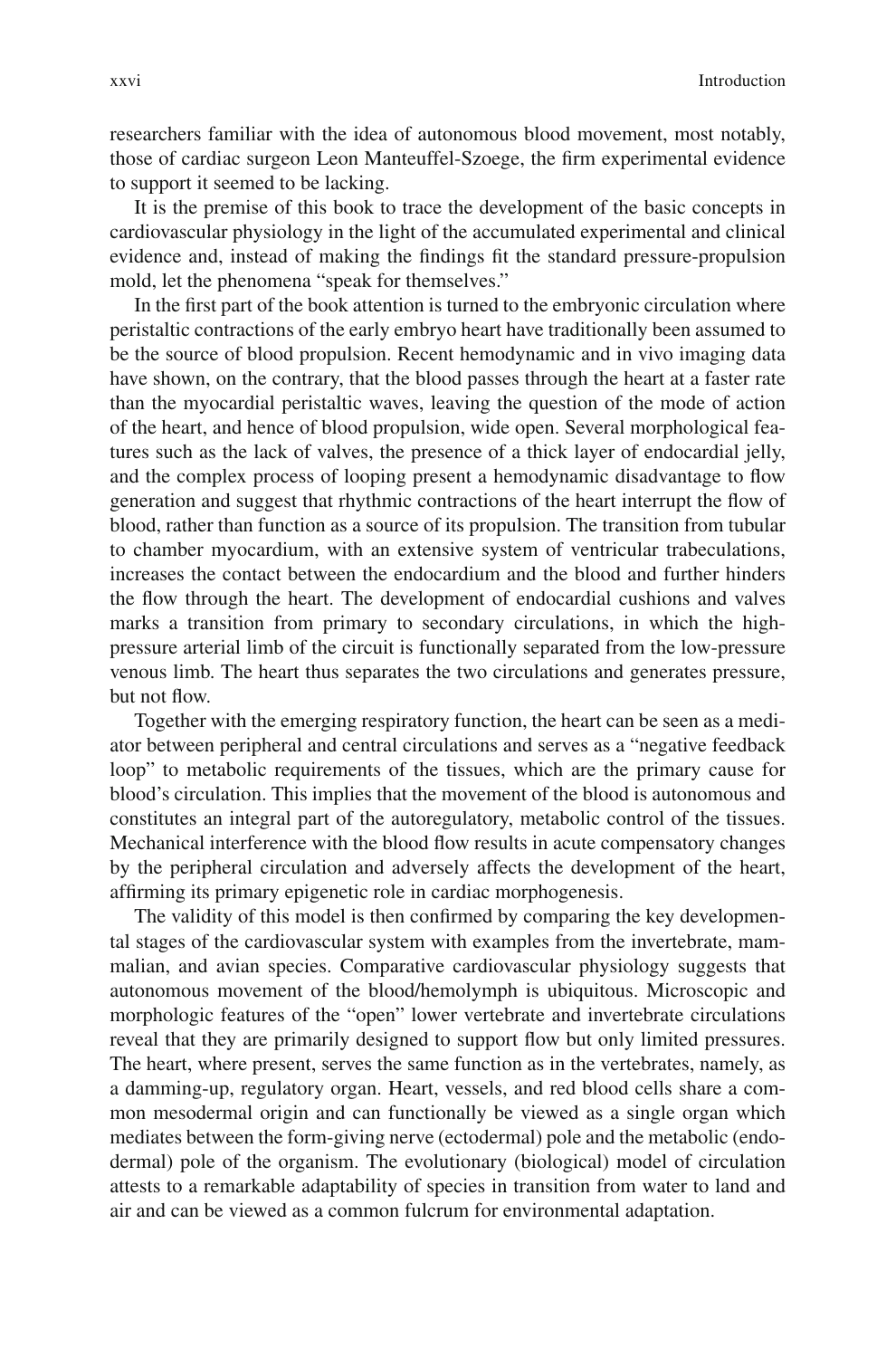In the second part of the book the salient morphological and histological features of the myocardium are reviewed with particular reference to its characteristic form – the vortex. The presence of blood vortices in the chambers – known as energydissipating fluid structures –suggests, moreover, that the heart impedes, rather than propels the flow of blood. Spiral flows and architectural patterns occur throughout the arterial tree, in particular at vascular bifurcations, and confirm the intimate connection between form and function. Historical emphasis of the myocardial systolic properties is then explored and contrasted with the relative disregard for its diastolic function. Mounting evidence suggests that the presence of stable intracardiac diastolic blood flow patterns and ventricular twist mechanics play an essential role in normal heart function and, when disturbed, lead to pathological states.

 Attention is then turned to the regulation of cardiac output and to the arguments advanced by the proponents of the "left ventricular" and the "venous return" models of circulation. Since the common denominator of both models can be traced to the hydrodynamic equivalent of Ohm's law – where the power source is clearly traced to a pump (i.e., the heart) – those seemingly opposing views differ only in semantics, but not in substance. The phenomenon of vestigial circulation is explored as an example of residual blood movement, detectable up to several hours after the cessation of the heart's action. The evolution of the mean circulatory pressure concept is discussed as the centerpiece of Guyton's widely accepted venous return model. Finally, methodological and conceptual deficiencies of Guyton's circulation model are critiqued.

It is further shown that the introduction of artificial respiration had severed the once unified concept of circulatory and respiratory functions of the blood into two separate functions: the respiratory, driven by the thoracic, and the circulatory, driven by the cardiac pumps. The technique of artificial respiration has moreover obscured the key phenomenon of acceleration of blood on its passage through the lung, an event that is concurrent with oxygenation.

 In the following section a brief history of isolated heart preparation is reviewed and its potential to disguise the heart's flow-restraining function is discussed, when it is assumed a priori that the heart is a pressure-propulsion pump. The isolated heart preparations demonstrate moreover that even during baseline conditions the heart, paradoxically, operates either at *maximum* power and/or efficiency, a finding that is at odds with sound bioenergetic principles. It is proposed that the apparent energetic and mechanically inconsistent behavior of the heart can be resolved when it is assumed that *mechanically* the heart functions like a hydraulic ram. Limitations of the pressure-propulsion model are further exposed by the experimental and clinical use of ventricular assist devices, where discrepancies are routinely observed between the levels of flow, determined by mathematical models and the actual cardiac output distribution that matches the metabolic demands of the tissues. The abandonment of the "permanent" total artificial heart concept is a testimony to the failure of the prevailing pressure-propulsion model.

 The "heart as a pump" model additionally fails to adequately reconcile a large amount of conflicting data from exercise physiology where the concept of "muscle pump" has been evoked in order to account for greatly increased blood flows that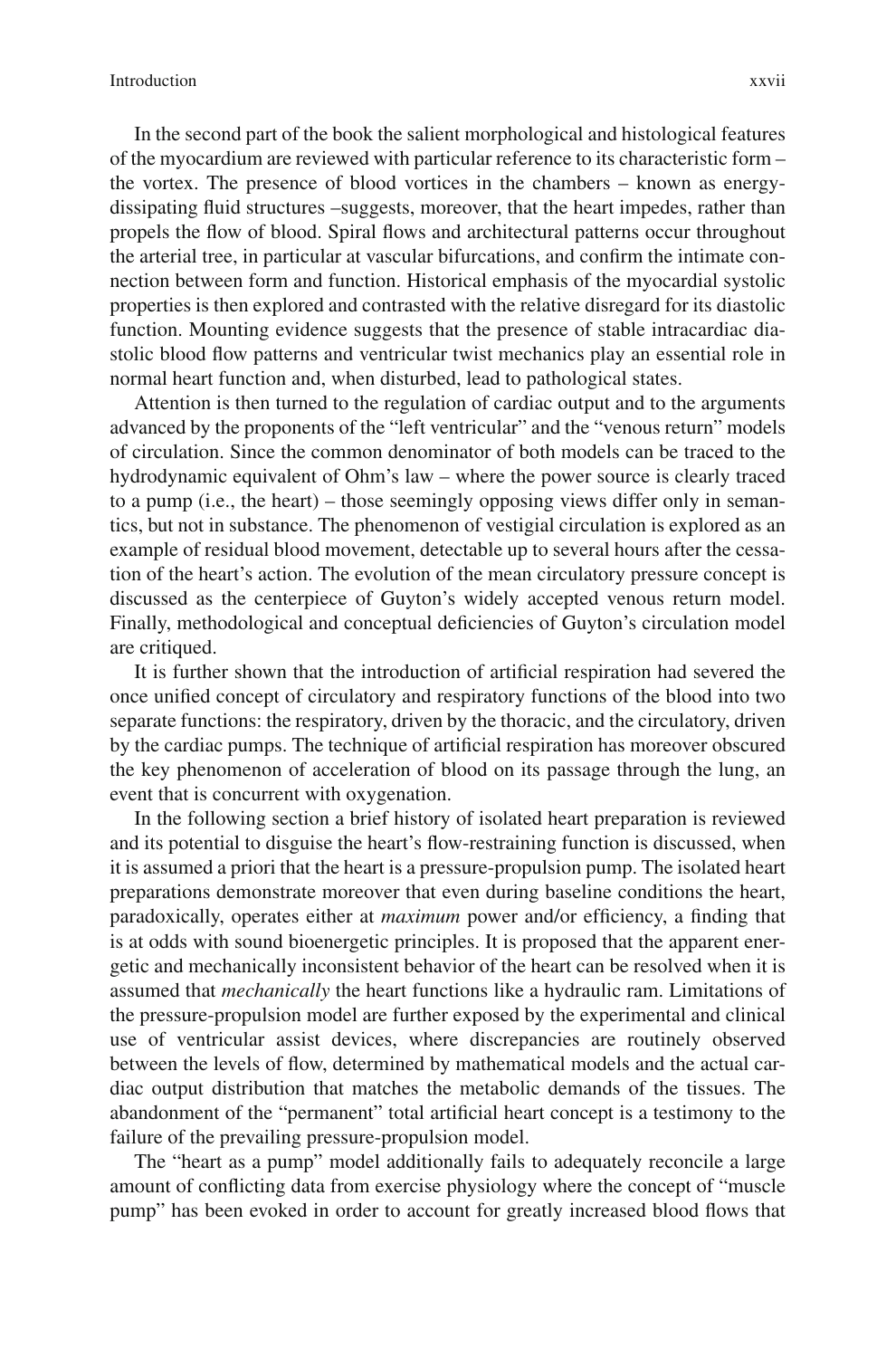significantly exceed the theoretical pumping capacity of the heart. Review of the literature shows that the data in support of the muscle pump theory is tenuous and upholds the premise that increased "cardiac outputs" can be ascribed neither to the action of the heart nor to contracting muscles, but rather to enhanced movement of the blood in response to greatly increased muscle oxygen and nutrient consumption. Increased diastolic compliance, enhanced systolic torsion, and increased myocardial mass and chamber volume in response to aerobic conditioning indicate that the heart serves as an organ of impedance, setting itself *against* the large increase in "cardiac output" during aerobic exercise.

 One of the most convincing interventions that speaks against the pressure propulsion paradigm is the mechanical occlusion of the aorta, a method routinely applied experimentally on animal models and on patients during aortic surgery. The paradoxical increase in cardiac output and a decrease in global tissue oxygen consumption below, as well as above, the level of aortic occlusion and a number of associated phenomena, yet to be explained by the conventional model, become intelligible if the blood is considered to be an organ with autonomous movement and, as such, subject to lawfulness that differs substantially from that of inert fluids.

Further evidence for the flow-restraining function of the heart is a group of conditions associated with hyperdynamic circulation caused by a "short circuit" between the systemic and pulmonary circulations. Congenital heart defects with large, nonrestrictive communication between the systemic and pulmonary circulations at the level of the heart or the great vessels all share a number of similarities. Left uncorrected, they invariably lead to increased pulmonary artery resistance, culminating in pulmonary hypertension and bidirectional shunt, a condition known as Eisenmenger syndrome. It is proposed that the key for the confounding nature of this phenomenon can be found by comparing the hemodynamics of these conditions to the fetal circulation, where, as a matter of course, a "parallel" arrangement with extensive communications between pulmonary and systemic circulations exists. The predominantly "venous" character of the immature fetal circulation bears resemblance to the low-pressure amphibian circulation, in which the threechambered heart still allows for the mixing of pulmonary and systemic circulations. With transition to air respiration at birth the heart undergoes a radical remodeling; the communications between atria and great vessels (ductus Botalli) functionally close, resulting in a complete separation between the low-pressure pulmonary and high-pressure systemic circulations. Should the connection between the two circuits persist, the short-circuited pulmonary circulation becomes subject to accelerated flows that far exceed the flows through the systemic circulation. Since the normal "flow-restraining" function of the heart is no longer possible, an attempt to balance the two circulations arises in the form of increased pulmonary vascular resistance with concomitant increase in pulmonary artery pressures, which rival systemic pressures, during the final stage of the illness.

 Hyperdynamic circulation with disturbed balance between the pulmonary and systemic circulations is moreover observed in a variety of arteriovenous fistulas, confirming the fundamental phenomenon, namely, that a "short circuit" between